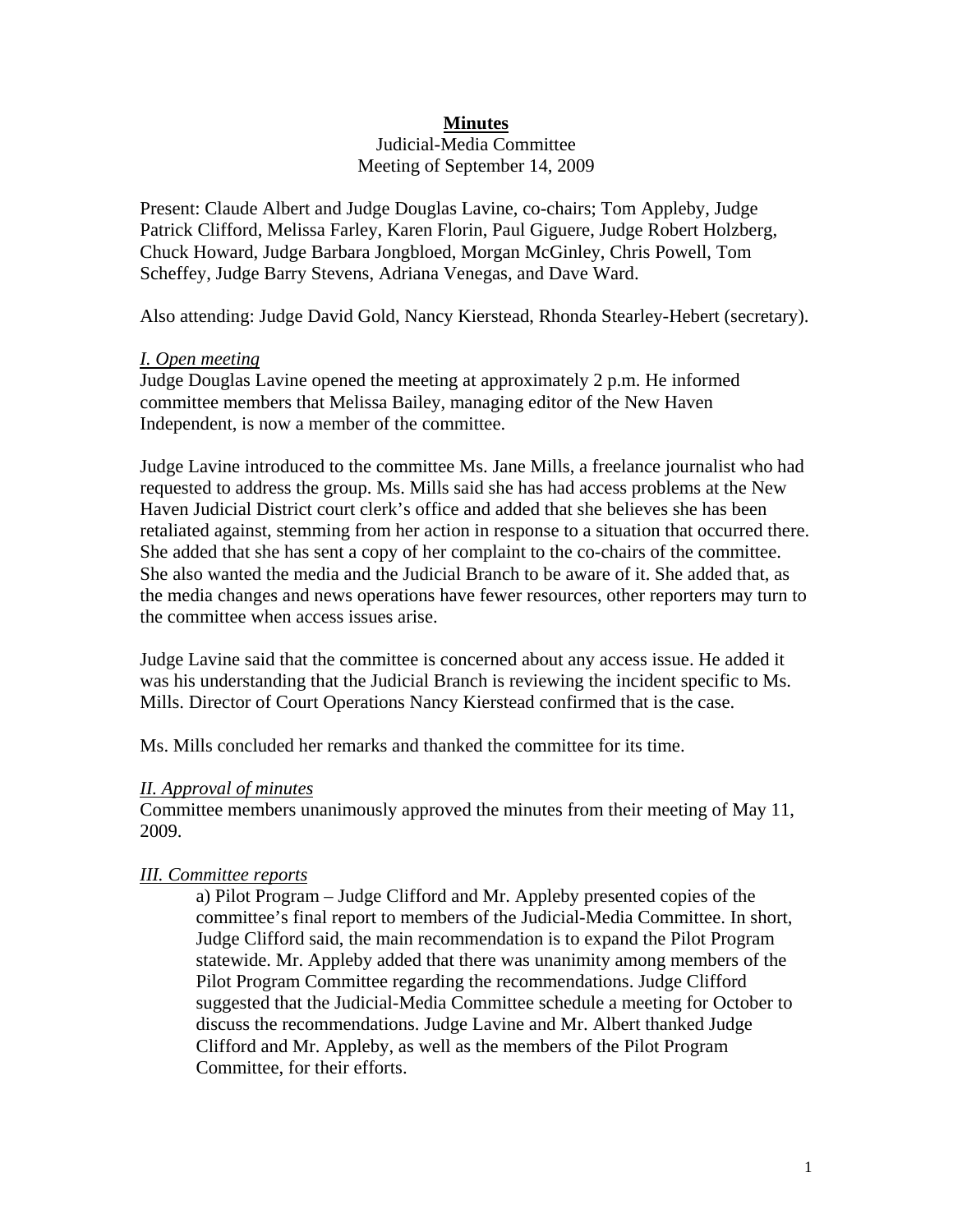b) Events – Ms. Florin told the group that plans are getting under way to prepare for a second "Law School for Journalists," to be held in 2010.

## *IV. Potential future topics for Judicial-Media Committee meetings*

Judge Lavine invited committee members to submit any ideas they might have for discussion. Mr. Albert responded that he would like to have a discussion regarding the posting of electronic court documents. Attorney Howard suggested that the topic of blogging; Mr. Scheffey suggested a review of the Branch's records retention policy.

# *V. Discussion of committee term limits*

Committee members discussed briefly term limits, staggered terms and categories of membership but took no action on the matter. Judge Lavine noted that term limits will be established in due course.

## *VI. Audio Recordings of court proceedings*

Judge Lavine began the discussion by explaining that three motions offered by him and Mr. Albert were intended only to frame the discussion and keep it focused. The three motions presented to the committee were:

 1) The Judicial-Media Committee recommends that the Practice Book rules and/or guidelines authorized by the Chief Court Administrator for electronic devices in courtrooms be clarified to give judges the discretion to expressly allow recognized media, and parties to litigation, to make audio recordings of court proceedings, subject to any conditions that the court establishes. Any such decision shall not be appealable.

 2) The Judicial-Media Committee recommends that that Practice Book rules and/or guidelines authorized by the Chief Court Administrator for electronic devices in courtrooms provide that a judge may permit or prohibit members of the public who are neither litigants nor members of the recognized media, to make audio recordings of a court proceeding subject to conditions established by the court. Any such decision shall not be appealable.

 3) The Judicial-Media Committee recommends that the rules and/or guidelines for electronic devices in courtrooms should state that the only official transcript and/or audio tape of the proceeding will be that prepared by the court reporter or monitor.

Regarding No. 1, Mr. Albert said that this situation doesn't appear to come up with judges very often and that the intent is to clarify the current rules and/or guidelines. He added that No. 1 also seemed to be the threshold issue to consider.

Although the rules/guidelines allow members of the news media to bring in electronic recording devices, Judge Clifford said that it was not clear to him that they could use them beyond what is allowed under the Pilot Program rules. Attorney Howard said there seems to be some authority for allowing news organizations to make audio recordings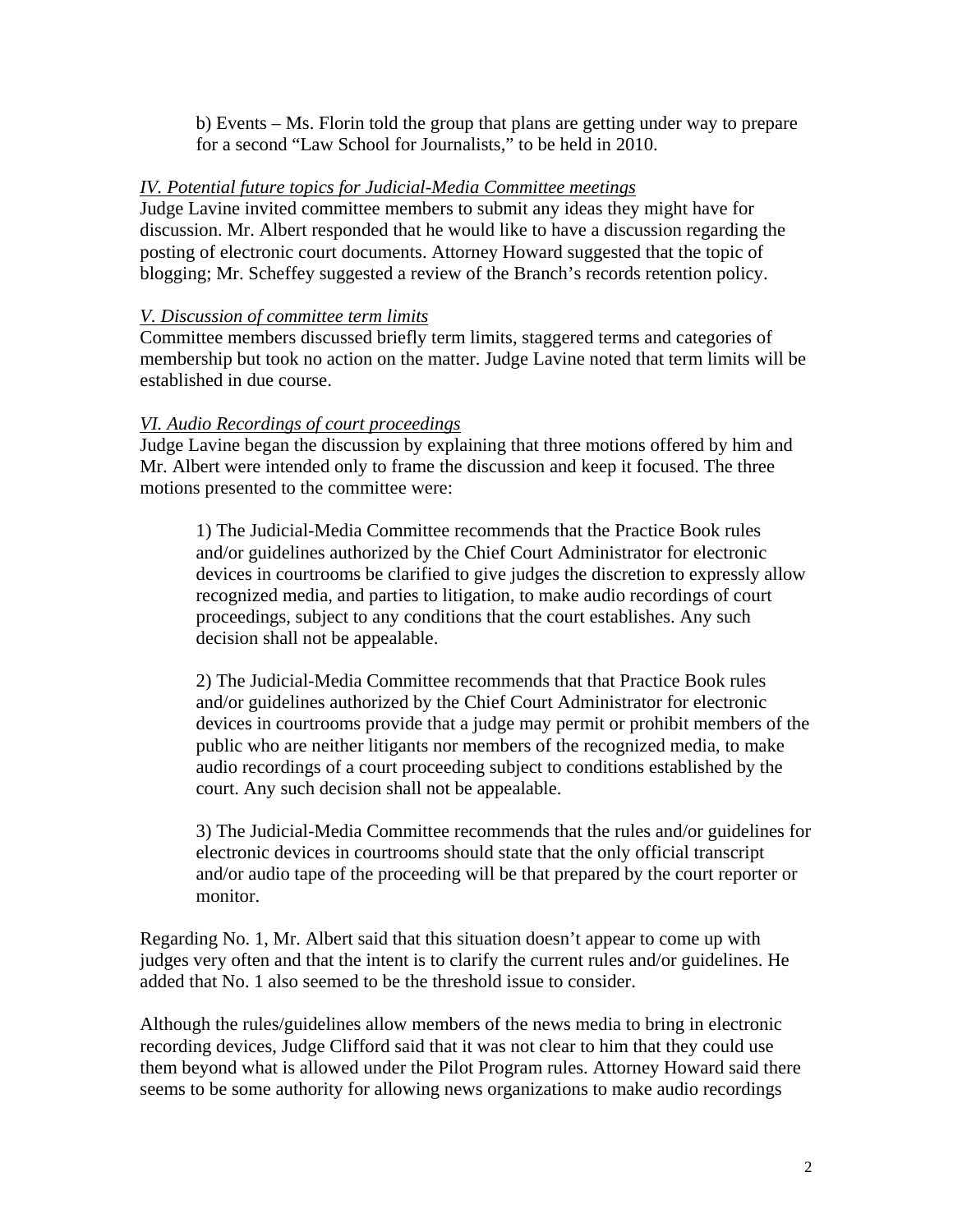(beyond the Pilot Program) but agreed that it was unclear. Judge Clifford responded that his belief was that any recommended changes going forward would be in regard to the news media. He added that he wasn't sure why parties to litigation would need to be included.

Mr. Albert added that the Pilot Program provides for notice to the court if a reporter wants to bring in a tape recorder. According to Mr. Albert, a lot of reporters would like to use tape recorders during court proceedings for note-taking, and perhaps down the road, as audio for webcasts.

Mr. Scheffey referred to the subcommittee appointed to review the issue of audio taping in the first place (he was a member of the subcommittee). The problem for the judges on the subcommittee, he explained, was their discomfort with allowing members of the public to audio tape court proceedings. Mr. Scheffey said he does not believe there should be any difference between the media and the public but added that perhaps there is a middle ground.

Judge Clifford reiterated his position that he believes there should be a distinction between the media and the public in terms of allowing audio recording of court proceedings. The court has no control over what the public would do with a recording, he said. For example, he said, the audio recording could be used in the case of someone found not guilty.

The logic for including parties to litigation is largely economic, Judge Lavine said. Many people don't have the money needed to order a transcript.

Judge Holzberg raised concerns regarding decorum and problems that could arise if several reporters wanted to set up tape recorders in court. Mr. Albert responded that another option would be to make the actual audio recordings from the court monitor/reporter a public record.

Mr. Powell said he understands that the court needs to maintain order in the courtroom. But, he said, he disagrees with Judge Clifford's position regarding the public and he doesn't understand the judicial interest in preventing anyone from bringing a tape recorder into court, provided there is no disruption. According to Mr. Powell, the media should not be insisting on greater rights than the public.

Attorney Howard (who chaired the audio tape subcommittee) said that now the full committee can see why the subcommittee could not reach consensus. He said he believes there is a middle ground. He said he's not sure that it's right to draw a line between the media and the public, and added he would instead draw a line regarding process. In other words, he explained, a person could not tape record a court proceeding without submitting a written request and getting the court's permission. Mr. Scheffey added that there are laws against intimidating witnesses and that the scenarios described by the judges are hypothetical.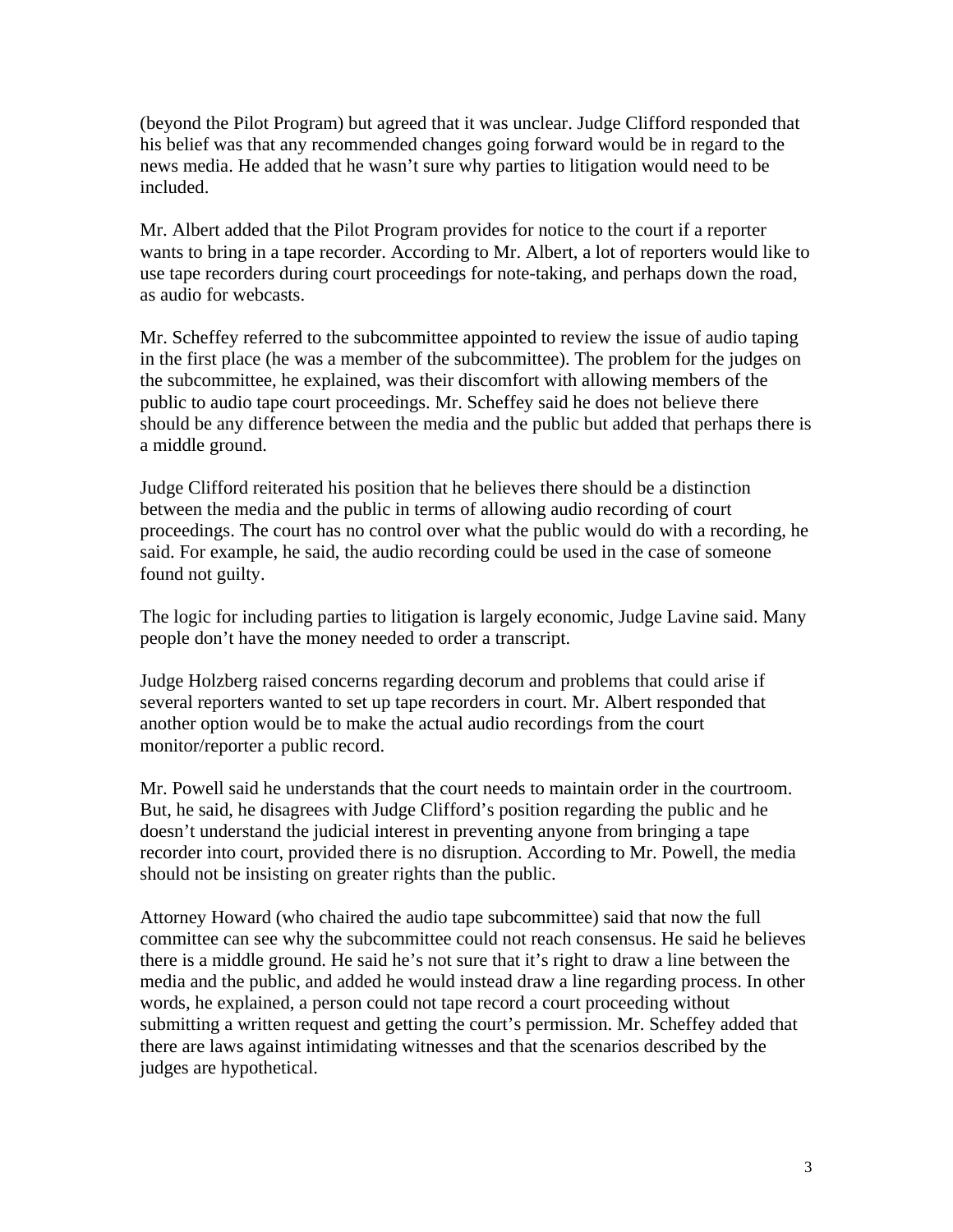Judge Holzberg questioned why change is needed in the first place, because no need for it has been demonstrated.

Attorney Steve Nevas addressed the committee as a member of the public. He suggested a different approach – that is, to stream the audio in real time to the public. Attorney Howard, citing collective bargaining and budgetary factors, responded that it's not as simple as that.

Judge Stevens asked whether the court reporters/monitors don't have a propriety interest in their work product. Mr. Albert responded that he's not impressed with that argument, because collective bargaining should not undercut public access.

With the exceptions outlined in Practice Book 1-10, Judge Stevens said, a judge currently has the authority to allow audio taping in his/her courtroom. Anything additional would be in place to assist the court in exercising his/her discretion, he added. Attorney Howard responded that it would also be good for the public to know the standards in place.

Attorney Farley suggested the possibility of a recommending a Practice Book change that would allow members of the media to use tape recorders for note-taking. Attorney Howard added that such a rule could say the recording was for personal use only and could not be broadcast. Mr. Albert responded that such a prohibition would be similar to prior restraint. It also would be tough to enforce, Judge Lavine added.

Attorney Howard suggested that reasonable restrictions could be put in place to prevent the situations that concern the judges.

Mr. Scheffey asked whether, as a starting point, some procedure could be put in place to vet members of the media who want to audio tape court proceedings. Although the media would prefer that the largest group possible be allowed to audio tape proceedings, it makes sense to start with one group, he added.

Judge Jongbloed asked whether any recommendations from the committee would be across the board or as a continuation of the Pilot Program. She also asked whether something could be tried on a pilot basis.

Attorney Farley made the following distinction: if the purpose of the tape recorder is for broadcasting, then the request would go through the Practice Book rules governing media requests for cameras and tape recorders. If the purpose is for notetaking, then the request would fall under the current Practice Book rule regarding the use of laptops in court.

Mr. Giguere suggested that the committee could reach consensus on supporting a pilot program that would test allowing more audio recording of court proceedings.

Committee members then discussed whether a recommendation would deal with notetaking purposes only. Mr. Ward said he would have a problem limiting it to note-taking, because an audio recording is an audio recording.